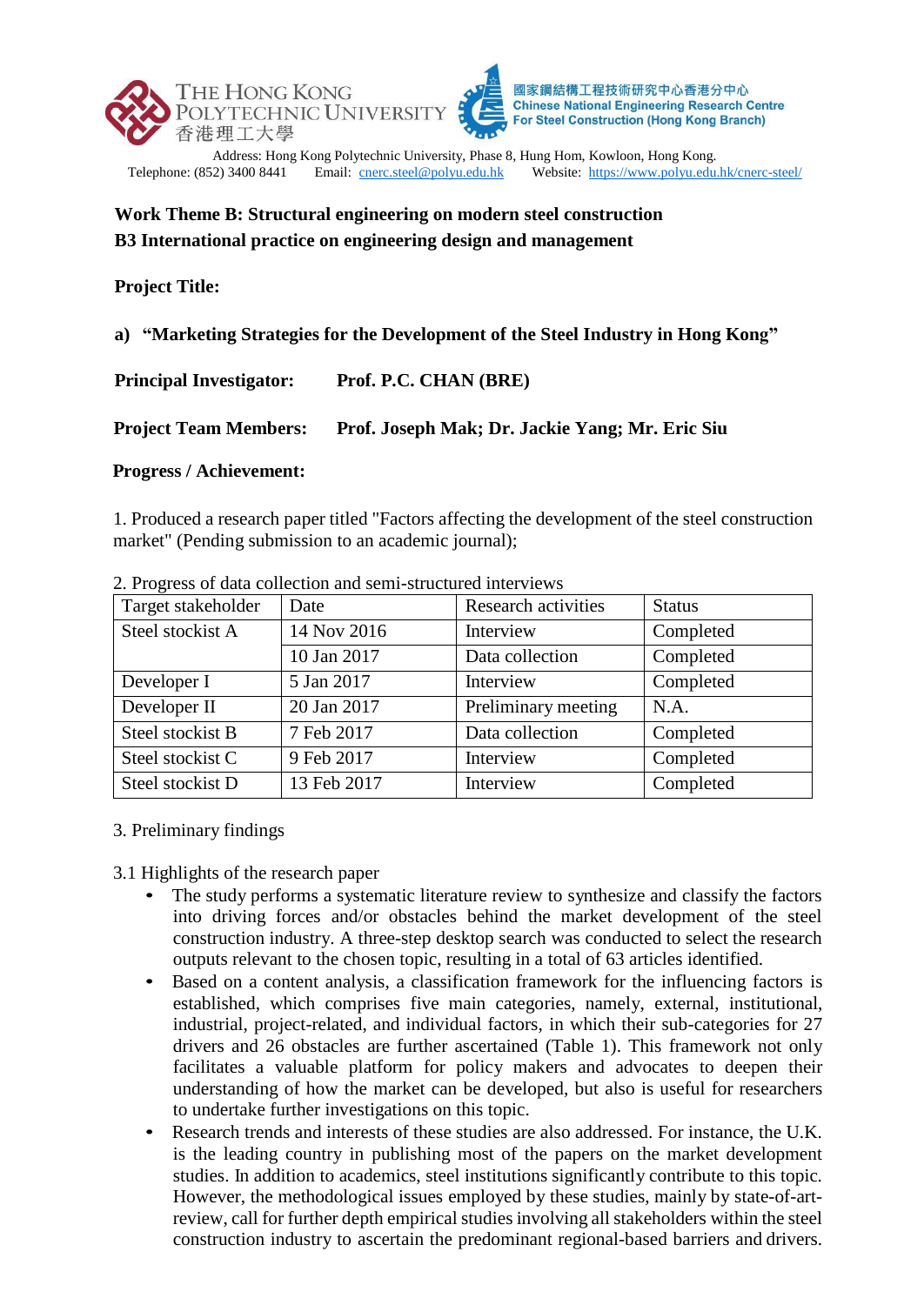3.2 Unit price of structural steel materials

Figure 1 shows the unit price of typical structural steel materials when comparing with that of high tensile steel bar. It indicates that the unit price of structural steel is about 35%~80% higher than that of reinforcement bar.



*Figure 1 Unit price of typical structural steel materials and high tensile steel bar*

Source: Unit price of the selected structural steel materials was obtained from two local steel stockists A and B, while price information of high tensile steel bar was collected from Average Wholesale Prices of Selected Building Materials published by the Census and Statistics Department. Other structural steel materials such as cold-formed hollow sections and galvanized steel sheets are not shown in this figure as only one stockist offers this information.

#### 3.3 A Typical steel supply chain

Figure 2 illustrates a typical steel supply chain which is a common work practice from the perspectives of two local steel stockists A and C. The disadvantage of such a supply chain refers to additional transportation/logistic cost. Despite this, the local steel stockists still adopt such a supply chain in consideration of the following aspects: (1) in case the transportation cost can be reduced if Mainland steel can be directly delivered to the Mainland fabricators, it would incur value-added tax; (2) the role of steel stockist lies in the capability of delivering the available stock steel from Hong Kong's warehouse to Mainland's fabrication factories promptly.



*Figure 2 Steel supply chain*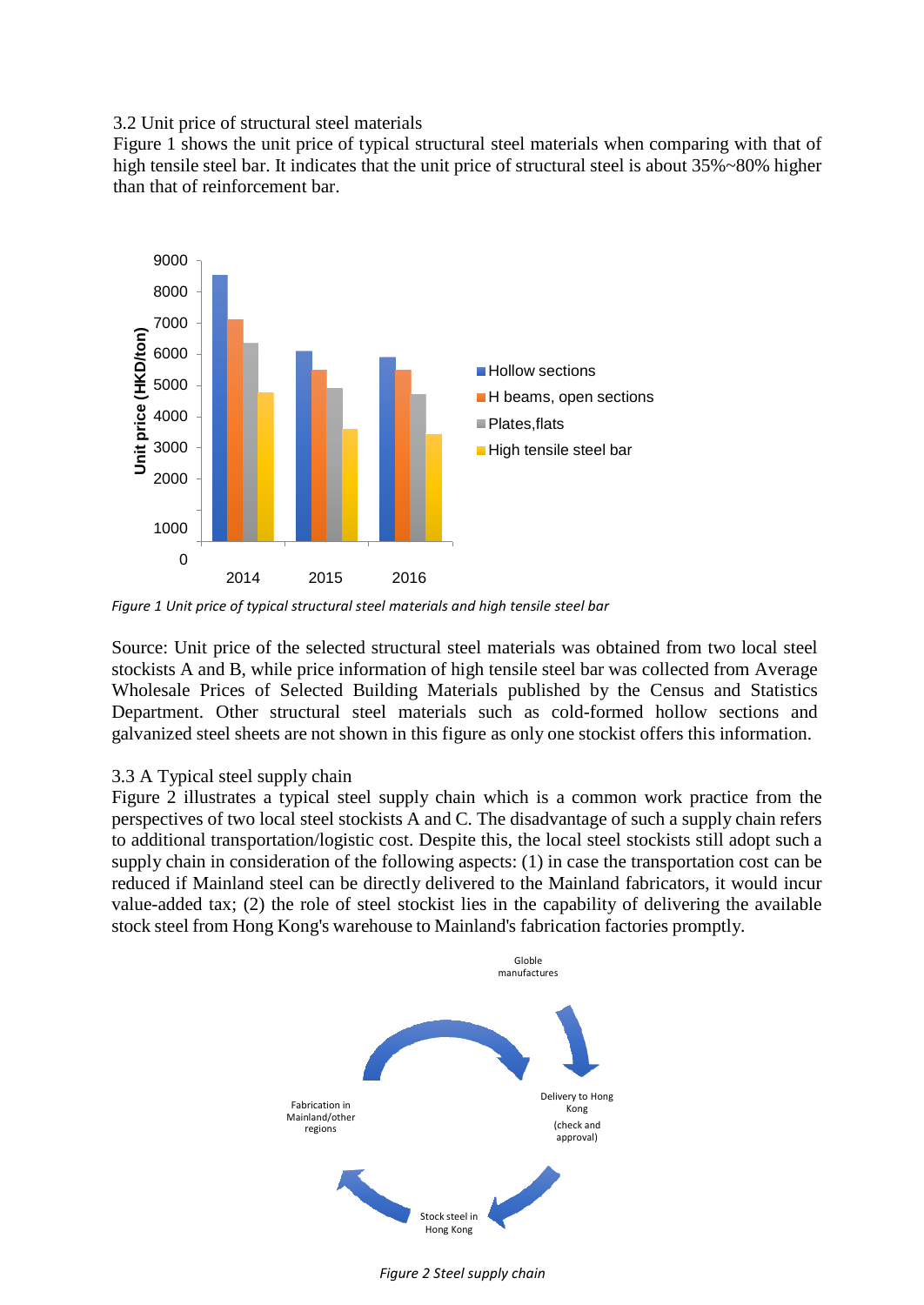3.4 Major drivers and barriers to the adoption of structural steel from the perspectives of Client

Based on the interview with Developer I and a preliminary meeting with Developer II, a number of drivers and barriers can be summarized as follows. Drivers:

(a) the nature of the project (i.e., purpose-built, high-rise);

(b) cost and time saving by using a steel structure as compared with an RC one according to the same architectural design;

(c) the experience, capacity of, and collaboration between different stakeholders are essential to the management of steel delivery chain.

#### Barriers:

(a) cost issues: (i) high economic burden in terms of labor and fabrication costs, and fluctuating steel price; (ii) lack of financial incentive regarding high land price;

(b) time issues: (i) longer construction cycle (e.g., additional coating, approval test); (ii) inflexible for last minute change in case BD. disapproved the design; (iii) unapparent advantage in construction speed; (iv) long delivery time of steel materials;

(c) lack of resources: (i) shortage of skilled labors and restriction on imported workers; (ii) site constraints; (iii) logistic issue regarding the delivery of large steel materials;

(d) attitude and behaviour: (i) less familiar with structural steelwork / design codes than traditional RC design; (ii) perceived more risky by construction actors; (iii) conservative construction culture.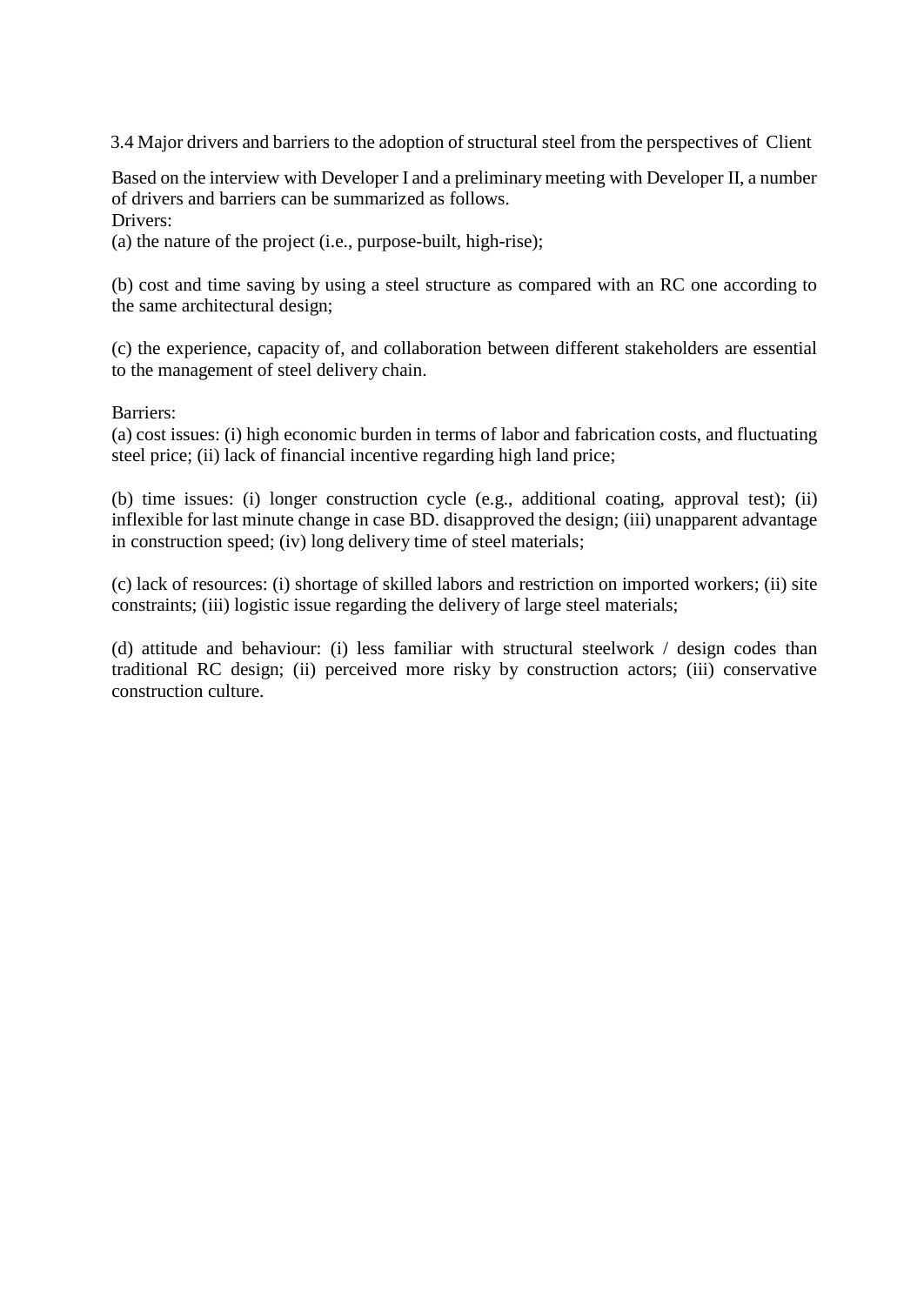| Theme               | Sub-category                            | <b>Drivers and opportunities</b>         | <b>Barriers and challenges</b>                     |
|---------------------|-----------------------------------------|------------------------------------------|----------------------------------------------------|
| External            | Economic climate                        | 01. Economic boom                        | 01. Economic recession /<br>instability            |
|                     |                                         | 02. Urbanization                         |                                                    |
|                     | Social development                      | 03. Natural events                       | n.a.                                               |
|                     |                                         | 04. Ageing structures                    |                                                    |
|                     | Environmental<br>liability              | 05. Sustainable development              | n.a.                                               |
|                     | Political legislation<br>and regulation | 06. Supportive government<br>policies    | <b>Strict policies</b><br>02.                      |
|                     | Marketing                               | 07. Effective marketing activities       | Lack of marketing benefits /<br>03.<br>investments |
|                     |                                         | 08. Central organization                 | n.a.                                               |
| Institutional       | Institutions                            | 09. Trade association                    | n.a.                                               |
|                     |                                         | 10. Service center                       | n.a.                                               |
|                     | Research and                            | 11. Research advances and                |                                                    |
|                     | development                             | dissemination                            | Lack of research and<br>04.                        |
|                     | <b>Education and</b>                    | 12. Implementation of education          | education                                          |
|                     | training                                | and training programs                    |                                                    |
| Industrial          | Construction practice                   | 13. Demonstration projects               | Lack of demonstrated work<br>05.                   |
|                     |                                         | 14. Limitations of the tradition         | practice                                           |
|                     | <b>Construction culture</b>             | 15. Culture of continuous<br>improvement | 06. Conservative culture                           |
|                     | Technologies and<br>techniques          | 16. Technology advances                  |                                                    |
|                     |                                         | 17. Information techniques               | Lagged technology<br>07.                           |
|                     |                                         | 18. Evolution of products                |                                                    |
|                     | Supply chain                            | 19. Integration of supply chain          | Non-integrated supply<br>08.<br>chain              |
|                     |                                         | 20. Availability of steel products       | Material-related issues<br>09.                     |
|                     | Specifications, rules,                  | 21. Continuous development of            | 10.<br>Incompatible guides and                     |
|                     | and codes                               | design codes and standards               | tools                                              |
| Project-<br>related | <b>Resources</b>                        | n.a.                                     | Complex and rigid technical<br>11.<br>requirements |
|                     |                                         |                                          | Concerned quality<br>12.                           |